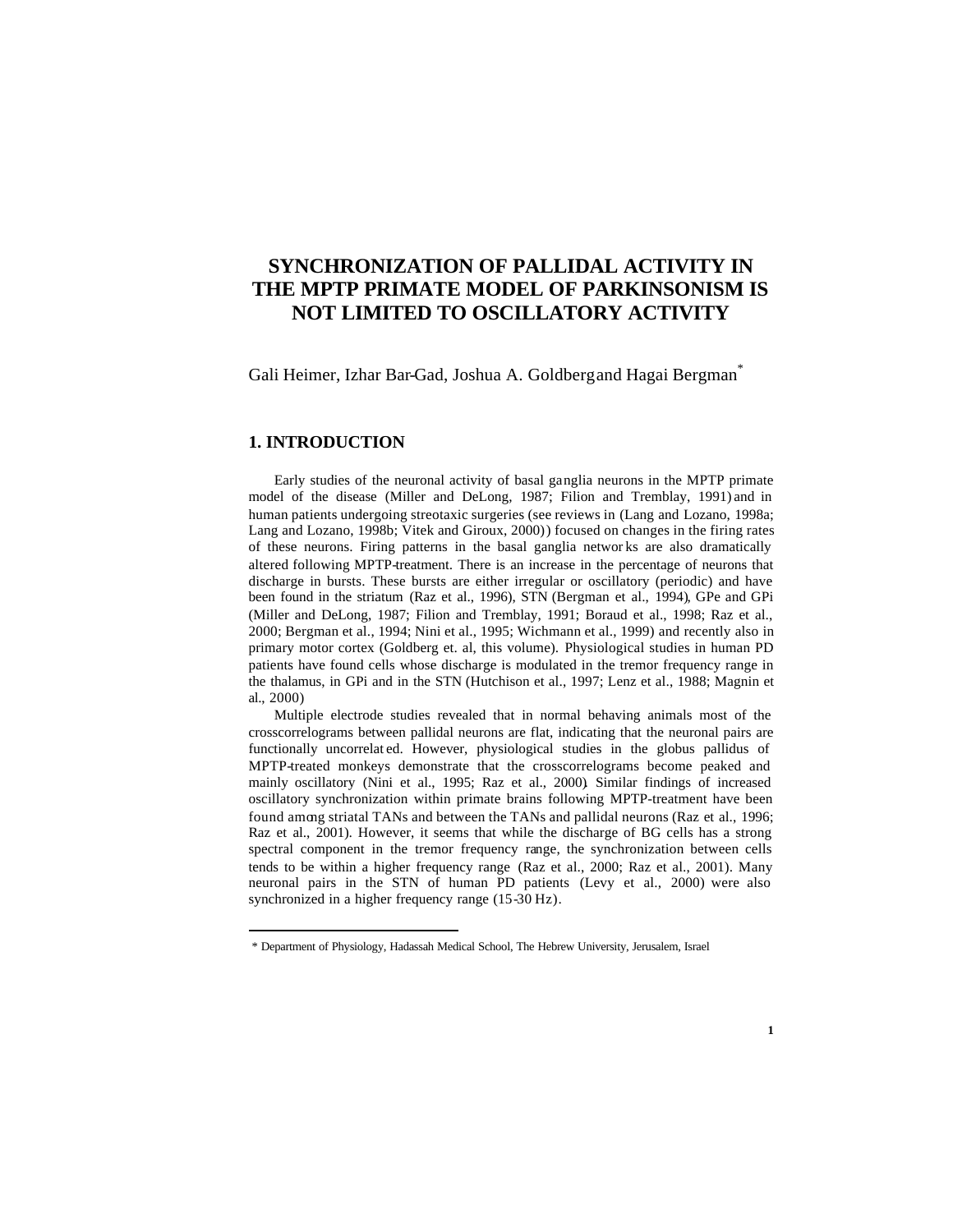### **2 G. HEIMER ET AL.**

It was therefore proposed (Bergman et al., 1998) that an increase in synchronization between neurons in the basal ganglia contribute to all clinical features of Parkinson's disease, and not only to tremor. This conclusion was challenged by recent study of Ron Levy et al (Levy, 2001) who use double electrode set-up to test the correlations of 163 pairs of neurons in the output structures of the basal ganglia of human parkinsonan patients. In five patients without limb tremor during the surgical procedure none of the 88 pallidal pairs displayed synchronous activity. Synchronized activity was observed in 25% of pallidal pairs recorded from three patients with limb tremor; however, this was limited to the tremor related oscillatory activity. We therefore decided to directly test the question whether pallidal activity in the MPTP treated monkeys is limited to oscillatory activity only.

## **2. METHODS**

A vervet monkey (Monkey Q, *Cercopithecus aethiops aethiops*, female, weight 3.8 kg) was trained to perform a self-initiated button-pressing task. After training, a Cilux recording chamber (18mm internal diameter) was attached to the skull over a trephine hole to allow access to the GP. During recording sessions the monkey's head was immobilized, and eight glass-coated tungsten microelectrodes (impedance 0.3-1.2MΩ at 1000 Hz) confined within a cylindrical guide (1.65 mm inner diameter) were advanced into the GP. Electrodes were advanced separately (EPS, Alpha Omega, Nazareth, Israel) and optimally placed in the vicinity of GP cells. Cells were selected for inclusion in the study only according to their isolation quality and optimal signal to noise ratio of the recorded spike. The output of each electrode was amplified with a gain of 5-20K and band-pass filtered with a 300-6000 Hz 4-pole Butterworth filter (MCP+, Alpha-Omega, Nazareth, Israel). The electrical activity recorded from each electrode was sorted and classified on-line using a template-matching algorithm implemented by a PC-based spike sorter (MSD, Alpha-Omega Engineering, Nazareth, Israel). Spike trains detected by this system, behavioral events and other measurements of the monkey's behavior, were recorded at 12KHz resolution.

Parkinsonism was induced with systemic injections of the MPTP neurotoxin (Aldrich, Milwaukee, WI, USA). The treatment comprised of consecutive 5 intramuscular injections of 0.4 mg/kg/day. The monkey developed severe Parkinsonism five days after initiation of MPTP treatment. Recordings were then resumed 4 days after the last injection. After 14 days of recordings in the parkinsonian state, we initiated daily dopamine replacement therapy. Here, we report only on the results of the recording before the morning dose of the treatment.

Correlated activity was estimated using the crosscorrelograms of pairs of recorded cells. Only crosscorrelograms of pairs recorded by different electrodes were included (Bar-Gad et al., 2001). The correlograms were calculated for  $\pm 5000$  ms offset, using 1 ms bins including recording edge normalization. We tested the null hypothesis of independent activity (i.e., flat crosscorrelogram) using two methods: a. Searching for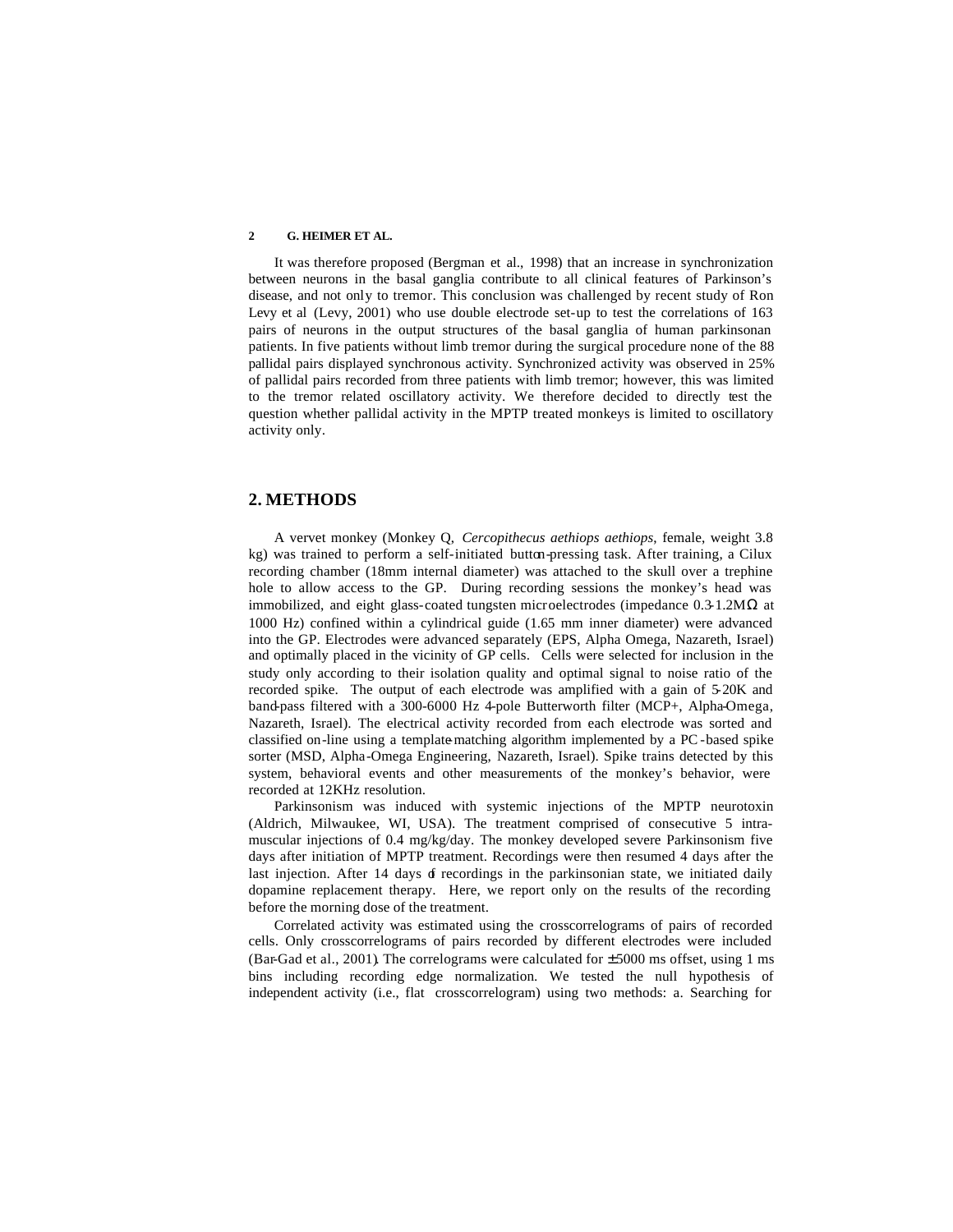### **NON-OSCILATORY PALLIDAL SYNCHRONIZATION IN MPTP PRIMATES 3**

significant peaks or troughs b. Searching for periodic oscillations in the crosscorrelograms. A crosscorrelogram was considered non-flat if it contained either a significant peak or trough or a signific ant periodic oscillatory process.

The monkey's health was monitored by a veterinarian, and it's fluid consumption, diet and weight were monitored daily. All procedures concerning animals were in accordance with the NIH Guide for the Care and Use of Laborat ory Animals (1996), and with the Hebrew University guidelines for the use and care of laboratory animals in research, supervised by the institutional animal care and use committee.



freezing and paradoxical kinesia developed on the forth day with tremor and rigidity appearing only on the fifth day. By this day the monkey has lost all ability to perform the behavioral paradigm, to self feed and reached the state of severe Parkinsonism. The clinical situation of the monkey was stable for all the recording period. The clinical "off" state, e.g., before the morning dose of the dopaminergic replacement therapy was not significantly diff erent from the drug naive MPTP state.

Before the MPTP treatment less than 20% of the cross correlograms were non-flat, and only few of these were oscillatory (see example of flat correlogram at figure 1a). In the parkinsonian state almost 50% of the cross correlograms were non-flat. Two third of the non-flat correlograms were oscillatory (figure 1b), mainly at 10-12 Hz. In the 'off' periods of the treated monkey the percentage of total correlated pairs was higher than in

> Figure 1: Examples of cross-correlation functions of GP cells in the normal (A) and the MPTP-treated monkey (B,C,D).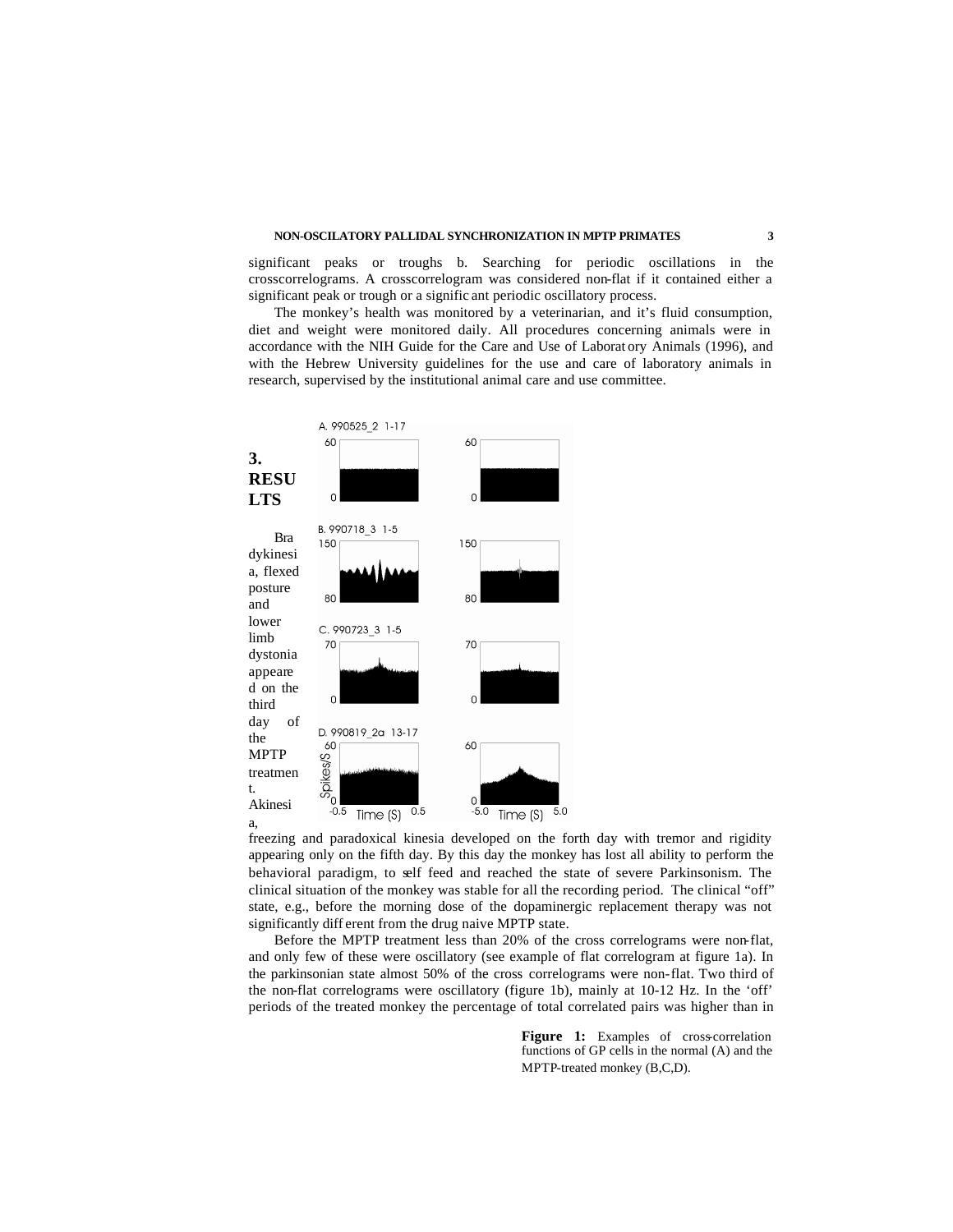# **4 G. HEIMER ET AL.**

the parkinsonian state, however it seems that the fraction of oscillatory correlations was lower (~40%) and long range non oscillatory correlations were very common (figure 1c,d). The time range of the correlated activity was between fraction of second (figure 1c to few seconds (figure 1d and 2).





# B. Q9908026.020



Figure 2: Examples of simultaneous recording of the activity of four cells in the globus pallidus of MPTP treated monkey**.** The two examples were sampled at an interval of ~20 minutes. Synchronous bursts were observed in a-periodic fashion every 1-2 minute along the continuous recording.

# **4. DISCUSSION**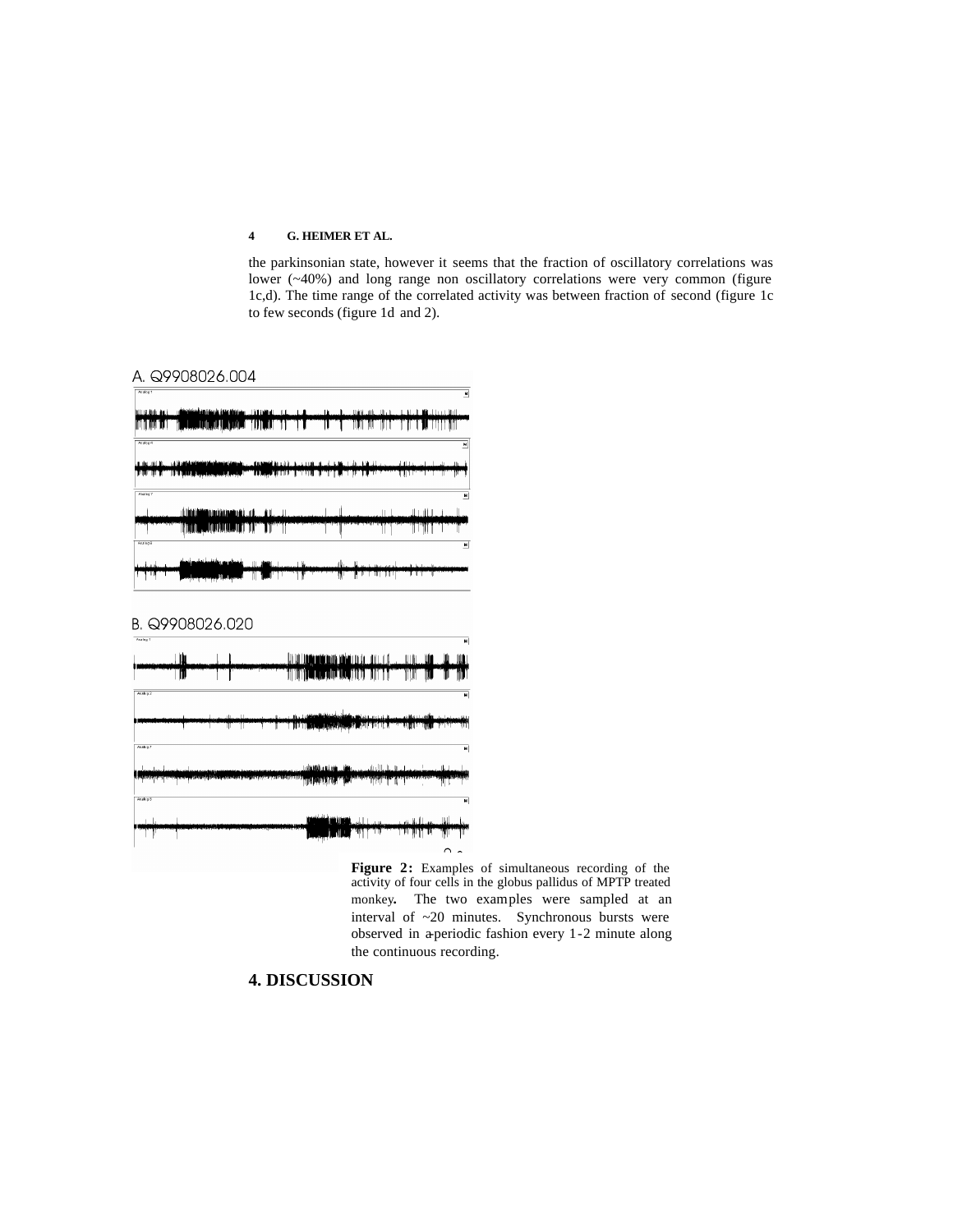#### **NON-OSCILATORY PALLIDAL SYNCHRONIZATION IN MPTP PRIMATES 5**

Previous MPTP primate studies (Nini et al., 1995; Raz et al., 2000) and human data (Hurtado et al., 1999; Levy et al., 2000) have shown increase in neuronal synchronization in the basal ganglia of MPTP monkeys and human Parkinson's disease patients. We extended these studies to larger timescale, regarding an offset of  $\pm$ 5.0 s in contrast with the  $\pm 0.5 - 1.0$  s offset in the previous studies. In addition we investigated for the first time the neuronal synchronization under chronic dopamine replacement therapy, a condition that better represent the vast majority of Human patients with Parkinson's disease.

Our results confirm the increase in neuronal synchronization after induction of Parkinsonism and show that this increased level of synchronization is maintained in the 'off' states of the chronically L-DOPA treated monkey. A preliminary analysis of the cross-correlation functions indicate that although clinically identical, the neuronal synchronization in the L-DOPA naïve parkinsonian state may be of a different nature than the neuronal synchronization in the 'off' state of the chronically treated monkey. Whereas in the L-DOPA naïve monkey the dominant proportion of the correlations are oscillatory, after chronic exposure to dopamine replacement therapy approximately half of correlations are non oscillatory and are of long timescale nature. These findings might suggest that a gradual modification of the intrinsic neuronal properties and circuitry of the basal ganglia is taking place under chronic dopamine replacement treatment. In this point, we cannot give a simple answer to the differences between our data and the human data (Levy, 2001). The fact that the number of non-oscillatory synchronized activity increased in the levodopa treated monkey is surprising, since all human patients were on dopamine replacement therapy before the surgery. There are some major differences between the two set of experiments, first and most clearly in the species (human and monkeys), the natural history of the disease (idiopathic vs. MPTP induced) and finally in the duration of the recording. For ethical reasons the duration of recording of the neural activity in Human is made as short as possible. Thus the average recording time of Levy et. al. is 70 s, whereas it is more than 20 minutes in the monkey. It could be that pallidal synchronization is an intermittent phenomenon as the neuronal oscillations in the basal ganglia, and therefore need more prolonged recording time to be detected. We therefore suggest that abnormal neuronal synchronization in output nuclei of the basal ganglia is a major contributor to the clinical signs of Parkinsonism in the primate MPTP model and that the desynchronization of pallidal output should be a key factor in future therapeutics of Parkinson's diseas e.

# **5. ACKNOWLEDGEMENTS**

This study was supported in part by the Israeli Academy of Science, the US-Israel Bi-national Science Foundation and the Eric Roland Center for Degenerative Diseases.

### **6. REFERENCES**